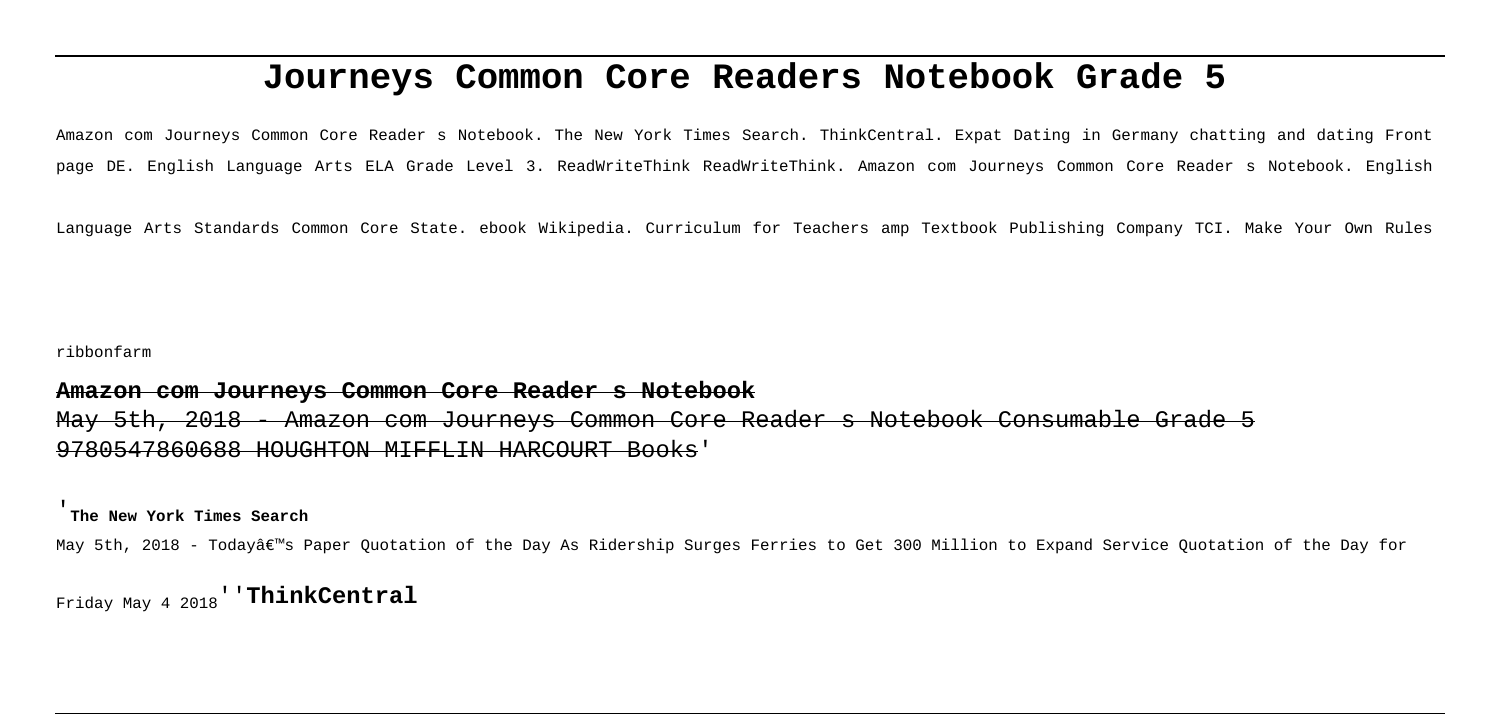**May 1st, 2018 - Sorry This Link Is Not Valid To Access The Content Teachers And Administrators Only Forgot User Name Terms Of Use Privacy Policy Contact Us Technical Support Corporate Site**'

#### '**Expat Dating In Germany Chatting And Dating Front Page DE**

May 1st, 2018 - The First And The Best Free Dating Site For Expats In Germany Find And Meet Other Expats In Germany Register For Free Now'

### '**english language arts ela grade level 3**

may 6th, 2018 - 2009 new jersey curriculum project aligned to the 2009 new jersey core curriculum content standards engaging students  $\hat{a}\in \hat{c}$  fostering achievement  $\hat{a}\in \hat{c}$  cultivating 21st century global skills'

#### '**READWRITETHINK READWRITETHINK**

MAY 6TH, 2018 - PROVIDING EDUCATORS AND STUDENTS ACCESS TO THE HIGHEST QUALITY PRACTICES AND RESOURCES IN READING AND LANGUAGE ARTS INSTRUCTION'

#### '**AMAZON COM JOURNEYS COMMON CORE READER S NOTEBOOK**

MAY 2ND, 2018 - AMAZON COM JOURNEYS COMMON CORE READER S NOTEBOOK CONSUMABLE VOLUME 2 GRADE 3 9780547860664 HOUGHTON MIFFLIN HARCOURT

BOOKS''**English Language Arts Standards Common Core State**